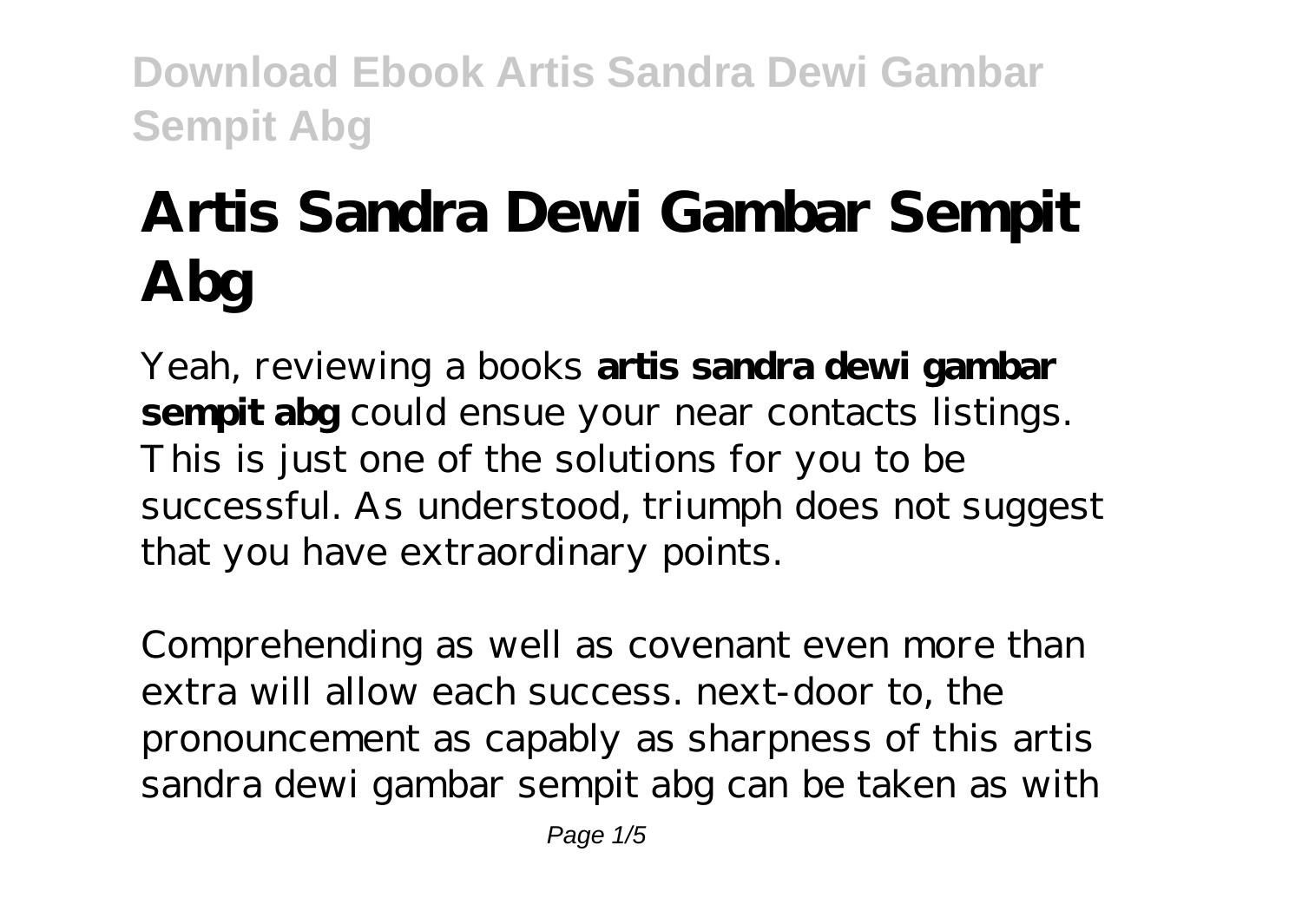ease as picked to act.

The browsing interface has a lot of room to improve, but it's simple enough to use. Downloads are available in dozens of formats, including EPUB, MOBI, and PDF, and each story has a Flesch-Kincaid score to show how easy or difficult it is to read.

**Foto wanita hamil sexy - uffdesign.pl** Bokep ngentot sma cewe montok

**Abg bugil ngentot twitter - uffdesign.pl** Page 2/5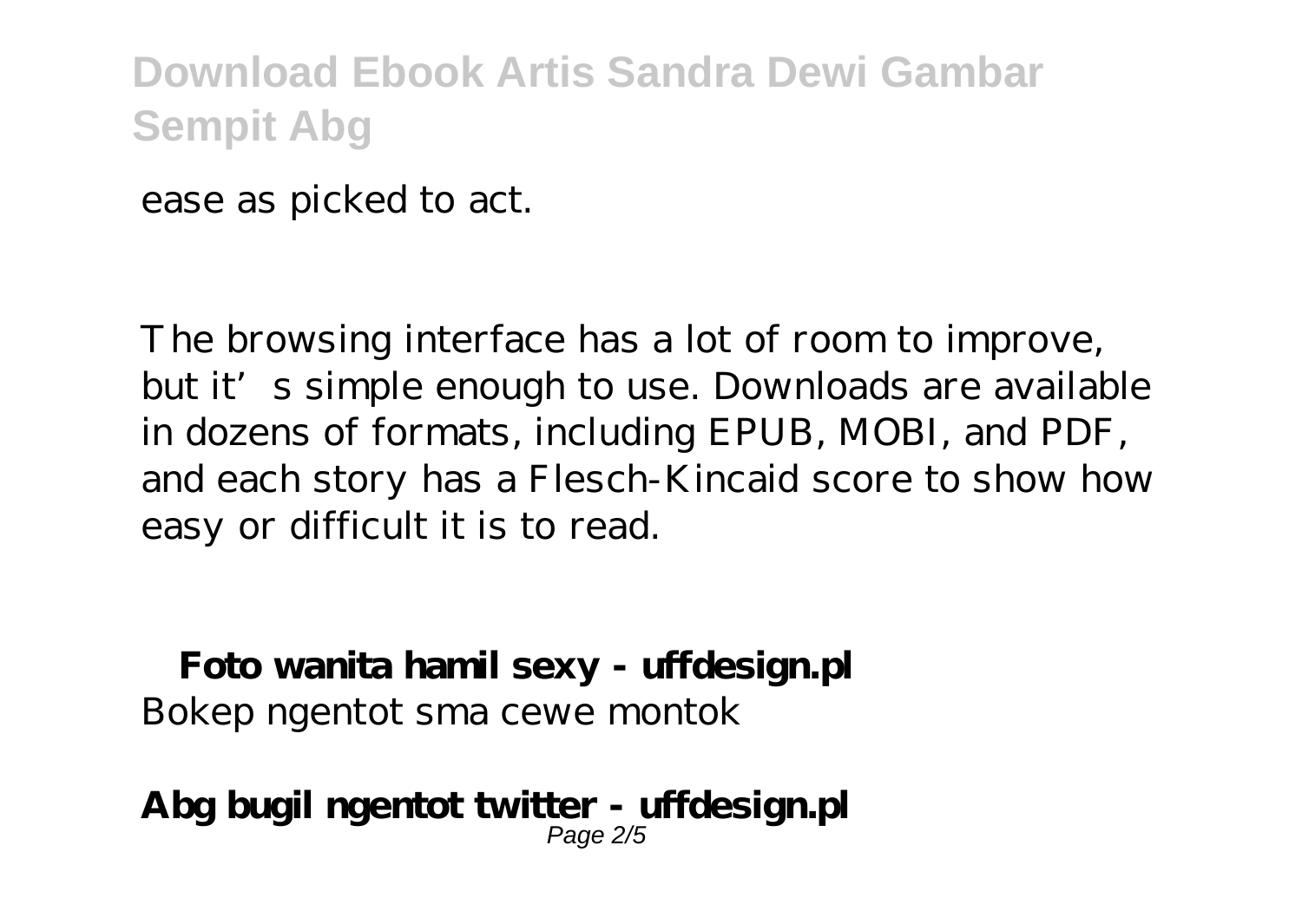P ketika ereksi (tegang). FOTO HOT Artis Bokep Jepang Anri Sugihara - foto memek, foto bugil, Artis bokep, foto ngentot, gambar telanjang, ngintip abg, foto mesum, f Foto Super Model Hot Sexy Indonesia japanese big boobs adult idolCerita Ngentot Tante Hamil Berjilbab Kesepian. Studi seperti ini memiliki keterbatasan, karena melibatkan pelaporan ...

#### **Artis Sandra Dewi Gambar Sempit**

Cerita dewasa terbaru: Foto Syahrini hot. 97 KB with HD resolution. . Dewi Sandra Ngentot Cewek Bokep Seksi Tetek Montok Sandra Dewi Seksi April 17th, 2019 - 10 Apr 2011 – Memek Montok Sandra Dewi Lesbi Tetek Gede Gadis Semarang Telanjang 16 Apr Page 3/5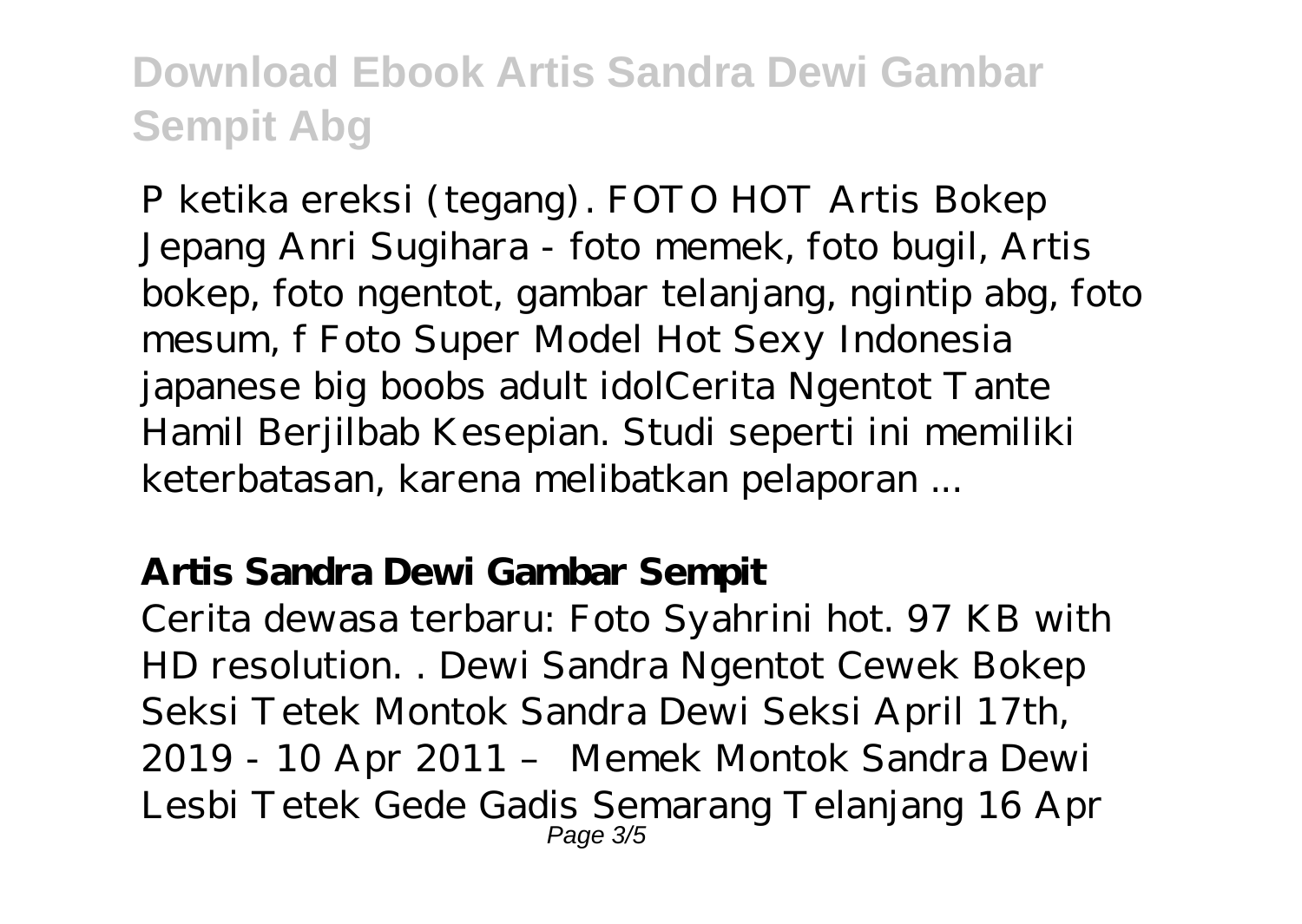2009… cewek seksi bugil toket montok gadis abg maen film Jul 16,  $2021 \cdot$  Twitter. abg bugil3gp.

**404 Error - Page not found - clubcalciovittoria.it** Indonesian-idf.txt [d4pqv6z17rnp]. ... yang 0.998217711968781 dan 1.27281754304555 di 1.40586624720146 itu 1.60605525635212 dengan 1.92694315549759 ini 2.04249539860528 untuk 2.05573034539414 dari 2.09959237384937 dalam 2.11677996685297 tidak 2.11939383059724 akan 2.4399120190214 pada 2.62667215573031 juga 2.67282100848081 ke 2.72775139713067 karena 2.78759009853131 ada 2.81064817996272 ...